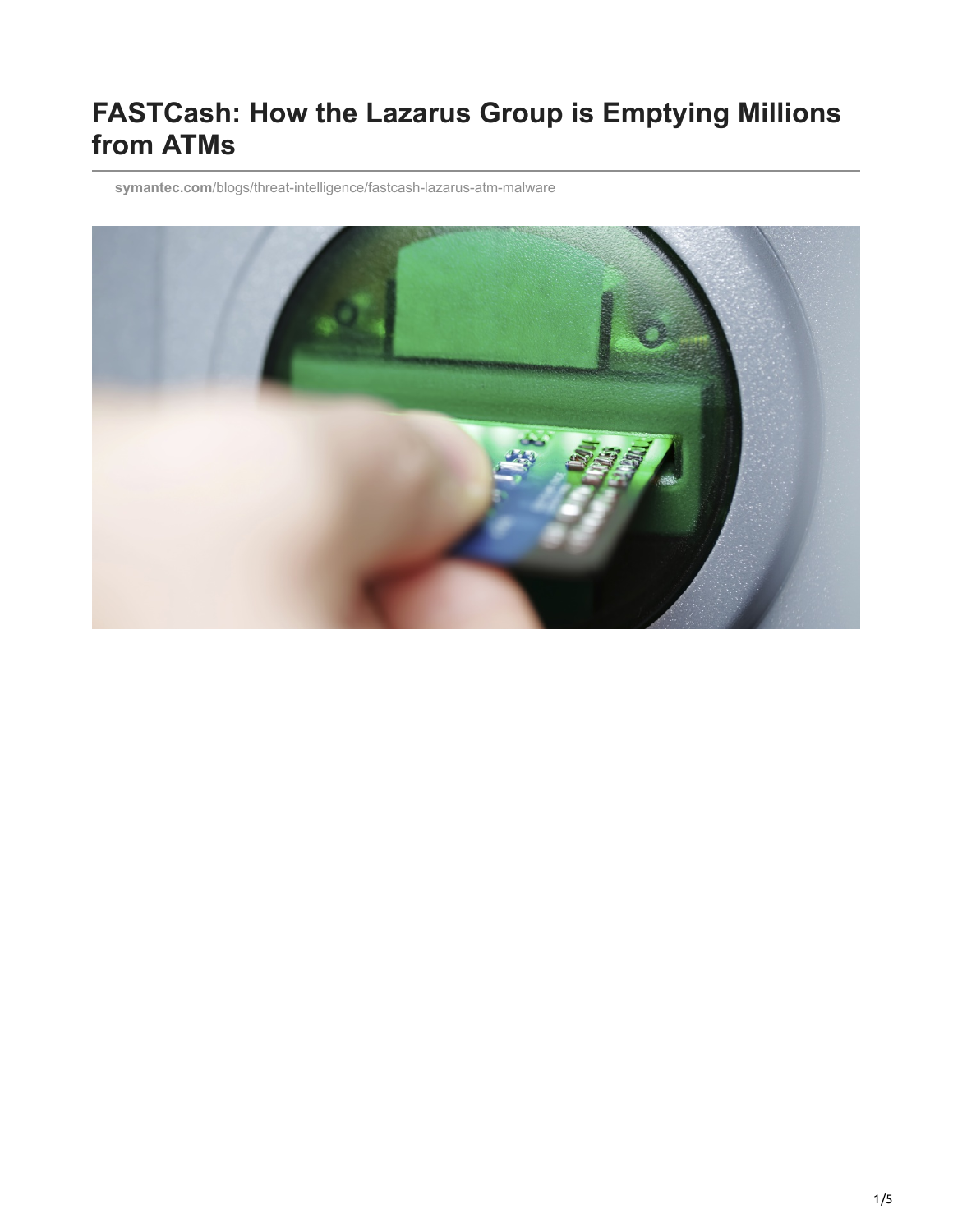## **FASTCash**

# How the Lazarus Group is Emptying **Millions from ATMs**

Symantec uncovers Trojan.Fastcash, the tool used by North Korea-linked Lazarus group to mount ATM attacks



#### **How FASTCash attacks work - Details**

In order to permit their fraudulent withdrawals from ATMs, the attackers inject a malicious Advanced Interactive eXecutive (AIX) executable into a running, legitimate process on the switch application server of a financial transaction network, in this case a network handling ATM transactions. The malicious executable contains logic to construct fraudulent ISO 8583 messages. ISO 8583 is the standard for financial transaction messaging. The purpose of this executable has not been previously documented. It was previously believed that the attackers used scripts to manipulate legitimate software on the server into enabling the fraudulent activity.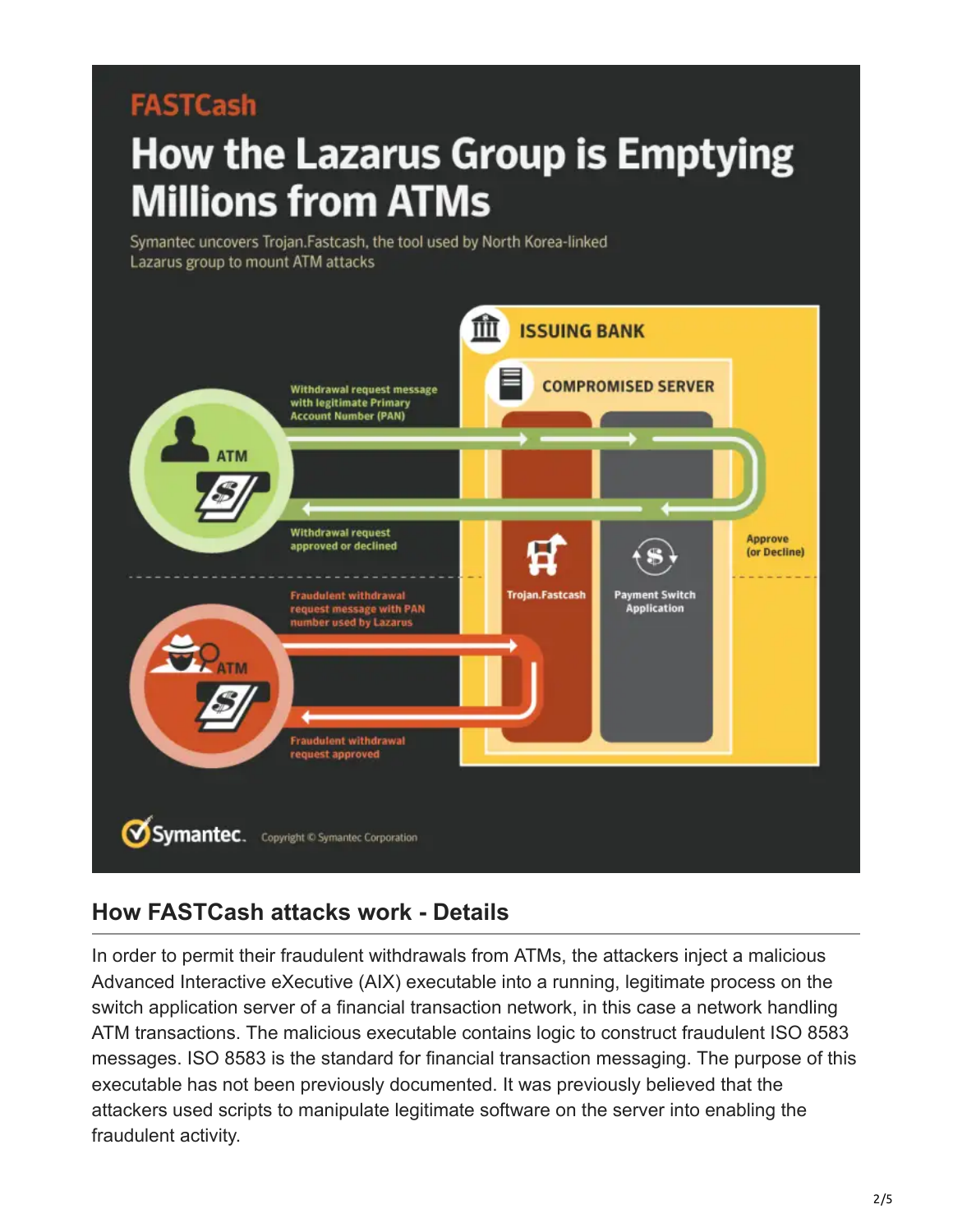However, analysis by Symantec has found that this executable is in fact malware, which we have named [Trojan.Fastcash.](https://www.symantec.com/security-center/writeup/2018-110615-2942-99) Trojan.Fastcash has two primary functions:

- 1. It monitors incoming messages and intercepts attacker-generated fraudulent transaction requests to prevent them from reaching the switch application that processes transactions.
- 2. It contains logic that generates one of three fraudulent responses to fraudulent transaction requests.

Once installed on the server, Trojan.Fastcash will read all incoming network traffic, scanning for incoming ISO 8583 request messages. It will read the Primary Account Number (PAN) on all messages and, if it finds any containing a PAN number used by the attackers, the malware will attempt to modify these messages. How the messages are modified depends on each victim organization. It will then transmit a fake response message approving fraudulent withdrawal requests. The result is that attempts to withdraw money via an ATM by the Lazarus attackers will be approved.

Here is one example of the response logic that Trojan.Fastcash uses to generate fake responses. This particular sample has logic to construct one of three fake responses based on the incoming attacker request:

For Message Type Indicator == 200 (ATM Transaction) and Point of Service Entry Mode starts with 90 (Magnetic Strip only):

If Processing Code starts with 3 (Balance Inquiry):

Response Code = 00 (Approved)

Otherwise, if the Primary Account Number is Blacklisted by Attackers:

Response Code = 55 (Invalid PIN)

All other Processing Codes (with non-blacklisted PANs):

Response Code = 00 (Approved)

In this case, the attackers appear to have built in a capability to selectively deny transactions based on their own blacklist of account numbers. However, the capability was not implemented in this sample, and the check for blacklisting always returns "False".

Symantec has found several different variants of Trojan.Fastcash, each of which uses different response logic. We believe that each variant is tailored for a particular transaction processing network and thus has its own tailored response logic.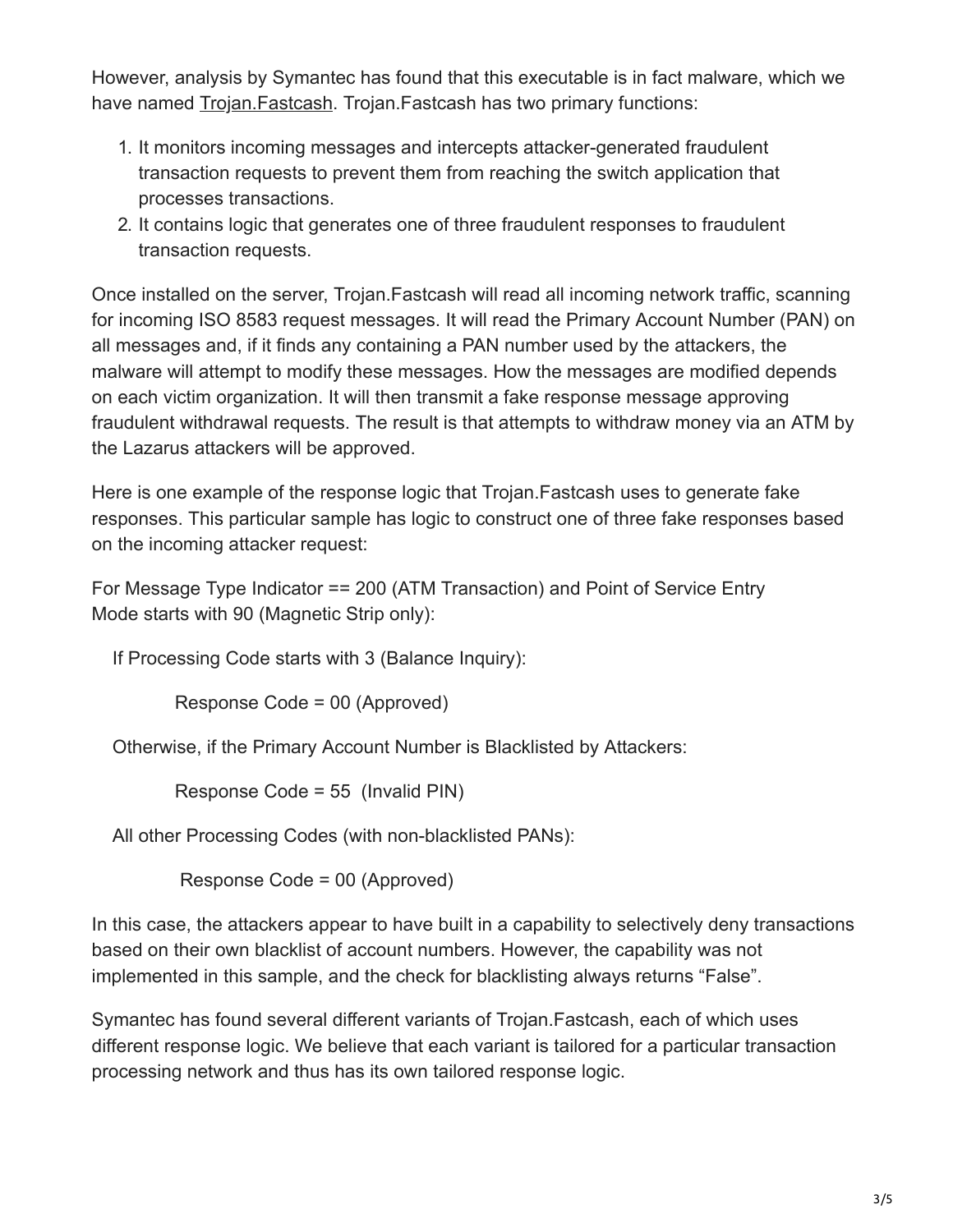The PAN numbers used to carry out the FASTCash attacks relate to real accounts. According to the US-CERT report, most accounts used to initiate the transactions had minimal account activity or zero balances. How the attackers gain control of these accounts remains unclear. It is possible the attackers are opening the accounts themselves and making withdrawal requests with cards issued to those accounts. Another possibility is the attackers are using stolen cards to perform the attacks.

In all reported FASTCash attacks to date, the attackers have compromised banking application servers running unsupported versions of the AIX operating system, beyond the end of their service pack support dates.

#### **Who is Lazarus?**

Lazarus is a very active group involved in both cyber crime and espionage. Lazarus was initially known for its involvement in espionage operations and a number of high-profile disruptive attacks, including [the 2014 attack on Sony Pictures](https://www.fbi.gov/news/pressrel/press-releases/update-on-sony-investigation) that saw large amounts of information being stolen and computers wiped by malware.

In recent years, Lazarus has also become involved in financially motivated attacks. The group was [linked to the \\$81 million theft from the Bangladesh central bank in 2016](https://www.symantec.com/connect/blogs/swift-attackers-malware-linked-more-financial-attacks), along with a number of other bank heists.

Lazarus was also [linked to the WannaCry ransomware outbreak](https://www.symantec.com/connect/blogs/wannacry-ransomware-attacks-show-strong-links-lazarus-group) in May 2017. WannaCry incorporated the leaked "EternalBlue" exploit that used two known vulnerabilities in Windows ([CVE-2017-0144](https://www.symantec.com/security_response/vulnerability.jsp?bid=96704) and [CVE-2017-0145\)](https://www.symantec.com/security_response/vulnerability.jsp?bid=96705) to turn the ransomware into a worm, capable of spreading itself to any unpatched computers on the victim's network and also to other vulnerable computers connected to the internet. Within hours of its release, WannaCry had infected hundreds of thousands of computers worldwide.

#### **Ongoing threat to the financial sector**

The recent wave of FASTCash attacks demonstrates that financially motivated attacks are not simply a passing interest for the Lazarus group and can now be considered one of its core activities.

As with the 2016 series of virtual bank heists, including the Bangladesh Bank heist, FASTCash illustrates that Lazarus possesses an in-depth knowledge of banking systems and transaction processing protocols and has the expertise to leverage that knowledge in order to steal large sums from vulnerable banks.

In short, Lazarus continues to pose a serious threat to the financial sector and organizations should take all necessary steps to ensure that their payment systems are fully up to date and secured.